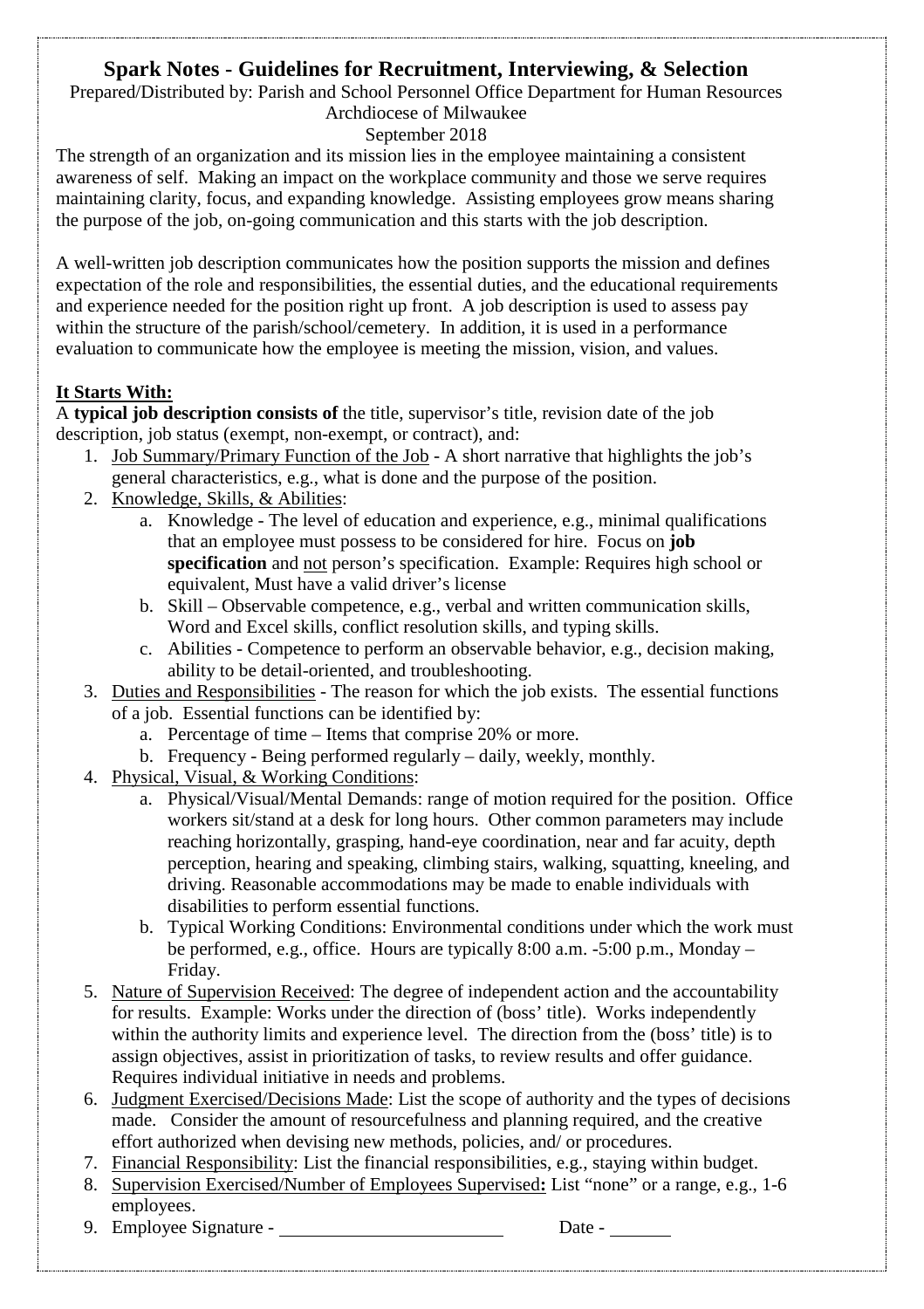All job descriptions need to have the same format and be updated at each performance evaluation and/or when a position becomes vacant. Where there are no job descriptions, School Boards and Personnel Committees may develop them with input from the employees who hold the positions.

NOTE: Courts have recognized that employment in religious-centered environments is unique in that faith and religion are inextricably woven into the employment relationship. For religious employers/institutions, it is important to note in a job description those duties associated with teaching, spreading the faith, and any requirements that the employee be an active member of the faith.

#### **Search Committee**

It may be helpful to tap into the expertise of the parish by forming a search committee. A manageable sized search committee equipped with their purpose, timeline, and the job description may maximize their efficiency. Example of a purpose may be "Recruit, screen, and recommend the best candidate for X position within two months."

The search committee members may vary based upon the specific open position. Certainly, for any leadership or ministry position, the pastor/parish director would be central to the process, and for school positions, the principal. However, the pastor/parish director may choose to be removed from the discussion until a recommendation is made. The pastor/parish director should determine the desired strategy on the decision-making process early in the search process.

Typically, three to seven members comprise a search committee. In addition to the pastor/parish director and/or principal, suggested members could include staff, working peers, a member of the Personnel Committee who has knowledge of the interview process and someone who is knowledgeable about the technical and educational requirements of the vacant position.

| <b>POSITION</b>                                                                             | <b>DAS</b> | <b>Principal</b> | <b>Teacher</b> | Ministry** | <b>Secretary</b> | <b>Maintenance</b> |
|---------------------------------------------------------------------------------------------|------------|------------------|----------------|------------|------------------|--------------------|
| Pastor/Parish                                                                               | X          | X                | X              | X          | X                | X                  |
| Director                                                                                    |            |                  |                |            |                  |                    |
| Trustee(s)                                                                                  | X          | X                |                |            |                  |                    |
| Deacon                                                                                      |            |                  |                | X          |                  |                    |
| Parish Council Chair                                                                        | X          | $\mathbf X$      |                |            |                  |                    |
| <b>Finance Council</b>                                                                      | X          |                  |                |            |                  |                    |
| Chair                                                                                       |            |                  |                |            |                  |                    |
| Principal                                                                                   |            |                  | X              | X          |                  |                    |
| <b>Personnel Committee</b>                                                                  | X          | X                |                | X          | X                |                    |
| Member                                                                                      |            |                  |                |            |                  |                    |
| School/Education                                                                            |            | X                | X              |            |                  |                    |
| <b>Board Chair</b>                                                                          |            |                  |                |            |                  |                    |
| Building & Ground                                                                           |            |                  |                |            |                  | X                  |
| Chair                                                                                       |            |                  |                |            |                  |                    |
| Pastoral Leadership                                                                         |            | X                |                | X          |                  |                    |
| Member                                                                                      |            |                  |                |            |                  |                    |
| Home School                                                                                 |            | X                |                |            |                  |                    |
| Member                                                                                      |            |                  |                |            |                  |                    |
| Teacher*                                                                                    |            | X                |                |            |                  |                    |
| Position's Supervisor                                                                       | X          | X                | X              | X          | X                | X                  |
| Parish Member in                                                                            | X          | X                |                |            |                  | X                  |
| similar Career                                                                              |            |                  |                |            |                  |                    |
| Professional in                                                                             |            | X                |                |            |                  |                    |
| another Parish                                                                              |            |                  |                |            |                  |                    |
| <b>DAS</b>                                                                                  |            | X                |                |            |                  | X                  |
| *Often a principal does the selection of teachers without a committee. It can be helpful if |            |                  |                |            |                  |                    |

Possible positions that may be involved as a member of search committee: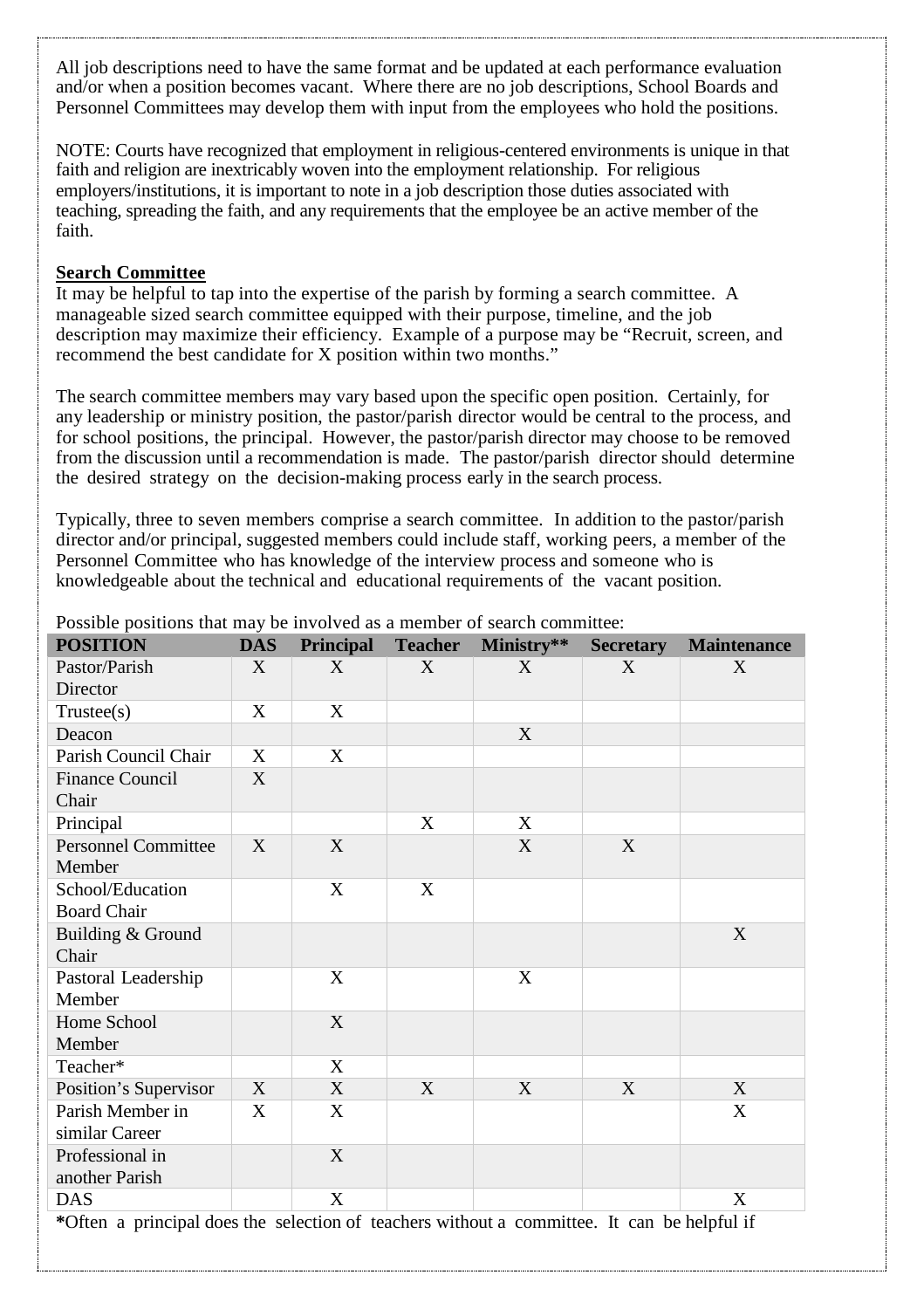principals obtain input from teachers to help define the position requirements and qualifications. Having teachers in the decision making process must be carefully evaluated due to their subordinate relationship to a principal.

**\*\***Ministry Positions - DRE, Youth Minister, Pastoral Associate

To assist the search committee, it may be helpful to assign a chairperson and a record keeper/secretary.

- The role of the chairperson may include scheduling meetings; contacting committee members; setting up the interview; and facilitating the selection process by relaying recommendations and information to the pastor/parish director. This person is responsible for ensuring the integrity of the process by maintaining an organized and systematic approach to filling the position.
- Record-keeper/Secretary may be responsible for maintaining all documentation on the recruitment process such as advertisements, letters and applicant files, records, minutes from meeting, and recommendations made.

Identify and communicate whom the contact should be when candidates call to follow-up and/or have questions.

All members are to be reminded of the confidentiality and sensitivity involved in the hiring process.

The search committee is advisory to the pastor/parish director. The pastor/parish director may choose not to be involved in the actual interviewing, especially in large parishes where there is a large pastoral leadership team or in schools where the principal has accountability for the staff. **However, it is critical that the pastor/parish director review and approve all final hiring decisions.** The recommendation in most cases will be accepted, but at times, a pastor/parish director or principal may choose a different candidate.

# **Seven Steps to Hiring a New Employee:**

## **Step 1** – Internal and External Advertisement

Part of the discussion within a committee is to determine how far they want to cast their nets in identifying candidates. There are "active" candidates who are active job seekers or those who are "passive" job seekers. What is the difference? An active job seeker may be an individual who is unemployed, or in a current position looking to make a change due to unhappiness, or who desires to obtain further personal growth. A passive job seeker is an individual who is happy and successfully working.

Many employers want a candidate who has a positive record of employment and is satisfied in his/her work in hopes of having those traits transferred to their workplace. In a survey conducted by [Jobvite](http://www.jobvite.com/) in November 2014, 45% of employed respondents said they would switch to a new job even though they were satisfied with their current role.

Traditional recruitment strategies target active job seekers. Placing and posting an open position in bulletins, newspapers, websites [parish, archdiocese, another diocese, NCEA (National Catholic Education Association), Wisconsin Department of Public Instruction], job service sites, and through educational institutions attracts interested job seekers.

Parishes and schools can post their own employment vacancies on the archdiocesan website. The web pages in the Careers section give potential candidates the ability to search for jobs by county, job title, etc. The website is<https://www.archmil.org/Resources/Posting-Jobs.htm>

Social networking via LinkedIn, Facebook, networking within professional organizations and at conferences/workshops build relationships organically. Building rapport may lead to knowledge of a candidate that is looking for work-life balance and opportunities to contribute to the community in which they live, etc.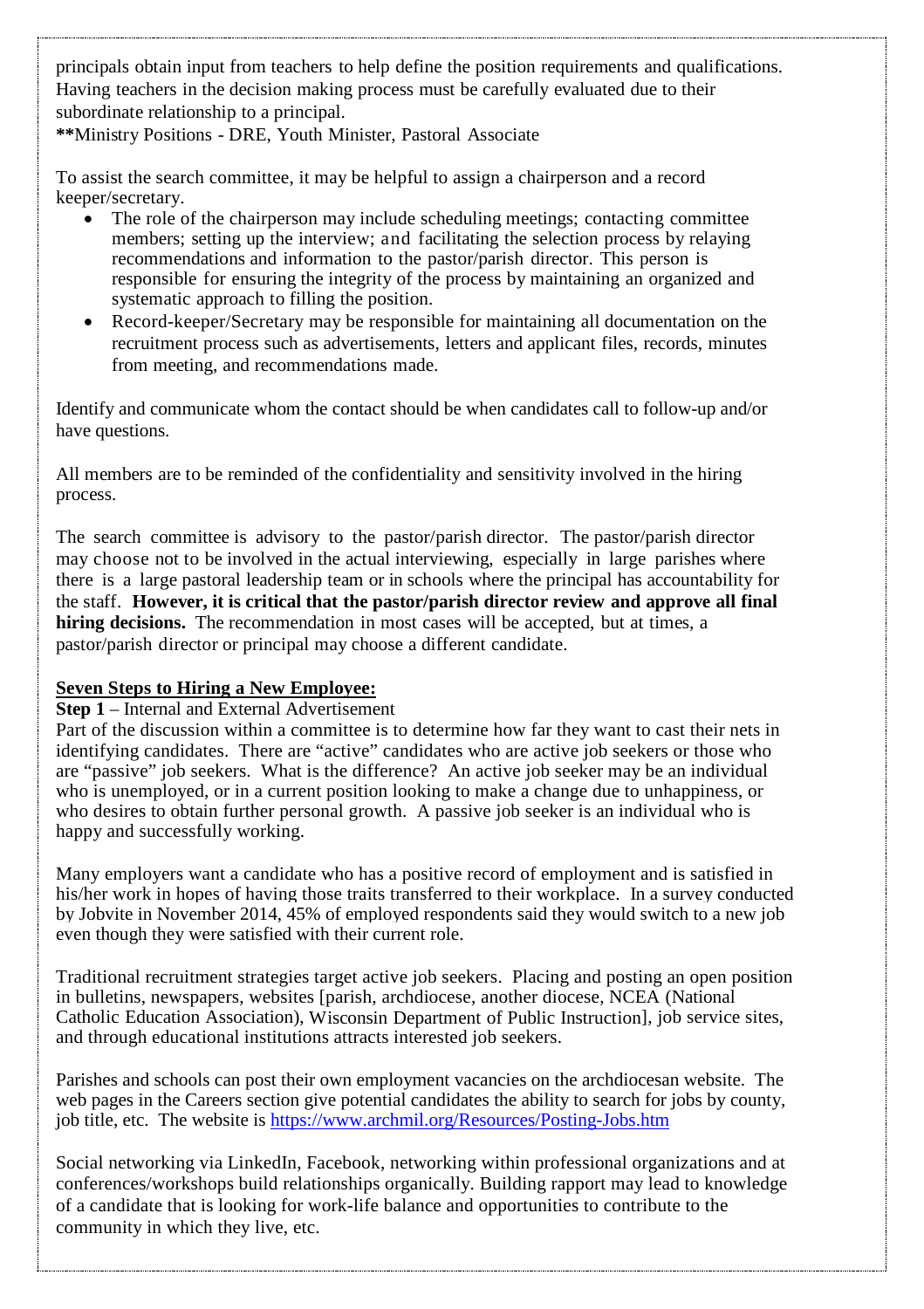When writing advertisements, think about how you can get people's attention. State briefly but specifically the position requirements and qualifications. State position hours and any specific requirements; for example, "available every Sunday morning for RCIA program," "must be Catholic," etc. Highly recommend a second or third person to proof read for spelling and correct contact information.

## **Step 2** – Resume Collection

Do not interview candidates until the employment application is completed and signed. Make sure all blanks are filled in. Signed applications authorize asking employment related questions, checking references and is a springboard for asking employment questions.

## **Step 3** – Screening Applicants

Prior to scheduling interviews, review all resumes and applications for proper qualifications, position requirements, accurate chronological job history, and gaps of unexplained employment. Read cover letters and reference letters, if available. You can learn about a candidate from the written materials they provide.

A common technique in witling down applicants is to have three piles. In the first pile are application materials that *meet the requirements* of the job and/or have the knowledge, skills, and ability to transfer skills to the position. The third pile are application materials that *do not meet the requirement* of the job and/or do not have the knowledge, skills, and ability to transfer skills to the position. The second pile are application materials *that may meet the requirement*  of the job and/or may have the knowledge, skills, and ability to transfer skills to the position. Eliminate candidates who do not possess the knowledge, skill, and ability for the position. It is often helpful to have two people independently rank the application materials in the three categories. Those in the first pile may be interviewed.

## **Step 4** – Interview

Before conducting any employment interviews, it is important to set the interview framework. Decide:

- Type of interview:
	- o Phone Screen Short exchange of information to help clarify, i.e., salary range, working hours, etc.
	- o Face to Face interview:
		- Individual One interview with a staff person, preferably the supervisor.
		- Group Several individuals from parish/school sitting together with one candidate.
		- Sequential The candidate has several interviews with different individuals from parish/school at separate times.
- Specific interview questions structured around the job description. Samples of general interview questions, and questions for principals and teachers are found in the appendix.
	- o Focus on questions that give insight to the candidate's ability to do the job with or without reasonable accommodation.
	- o Use the same questions for all job candidates applying for the same job.
	- o Each interviewer should be assigned a specific area to explore with the candidate.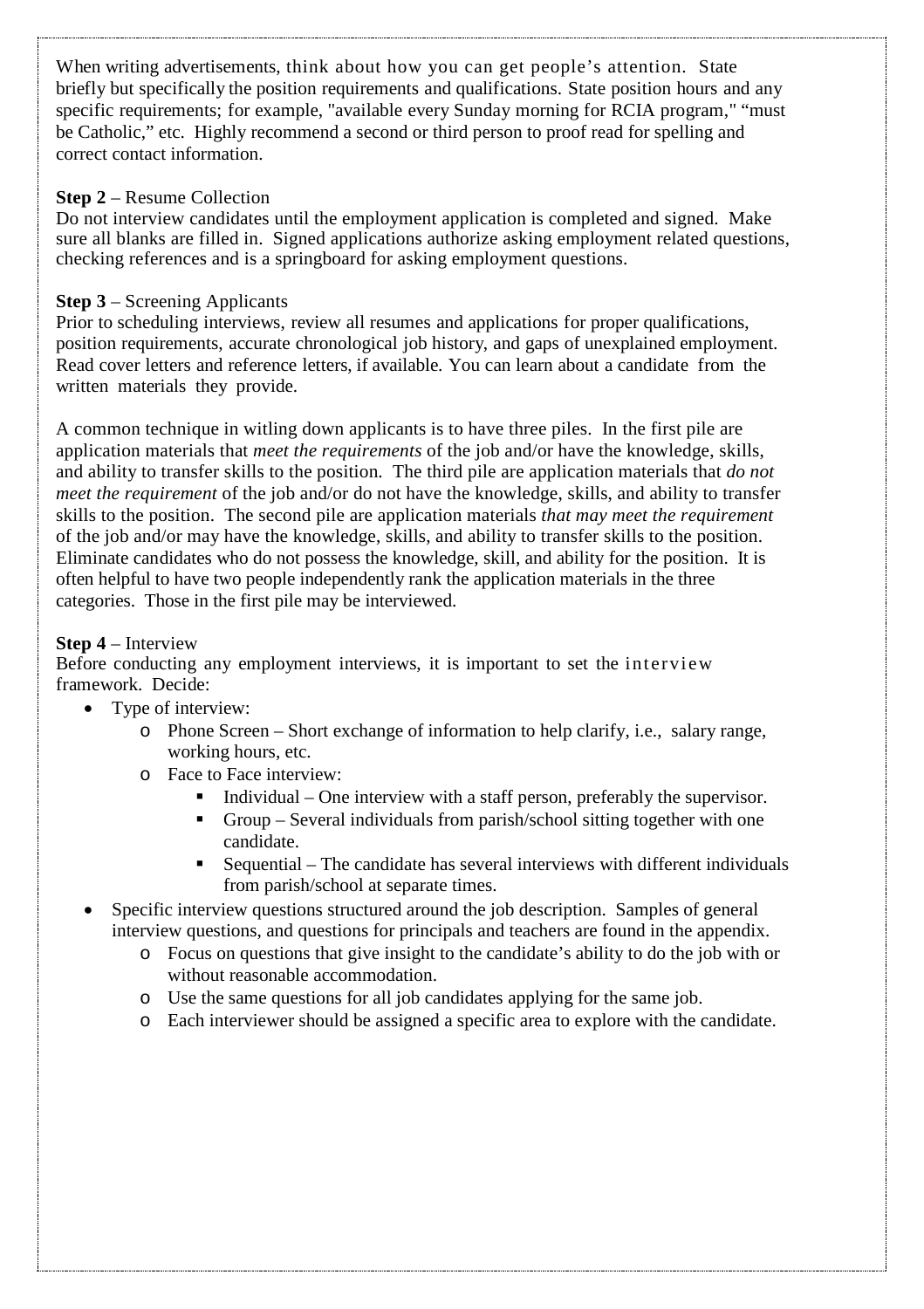## Interviewing Tips:

• Avoid legal pitfalls when interviewing and doing reference checks. Do not ask or make reference to a candidate's race, color, creed, ancestry, national origin, age, sex, disability, arrest or conviction record, marital status, sexual orientation, military service, or use or non-use of lawful products away from work. Reference State of Wisconsin Department of Workforce Development at

[http://dwd.wisconsin.gov/er/civil\\_rights/discrimination/avoiding\\_discriminatory\\_interview\\_qu](http://dwd.wisconsin.gov/er/civil_rights/discrimination/avoiding_discriminatory_interview_questions.htm) [estions.htm](http://dwd.wisconsin.gov/er/civil_rights/discrimination/avoiding_discriminatory_interview_questions.htm)

- Questions that MUST NOT be asked include the following:
	- o Have you ever been treated, hospitalized, had time off for a medical or mental illness or condition?
	- o Is there any health-related reason you may not be able to perform the job for which you are applying?
	- o How many children do you have? Are you planning to have children?
	- o Have you ever changed your name? Is this your maiden name?
	- o Where were you born?
	- o Do you wish to be called Mr., Miss, Ms., or Mrs.? What is your marital status?
	- o Tell me about the clubs or societies to which you belong.
	- o Have you ever been arrested?
	- o What is the lowest salary you will accept?
	- o Have you ever filed for workers' compensation?
	- o What is your native language?
	- o Have you served in the armed forces of any country?
	- o What are your relative's names, ages, and addresses?
	- o What is your religion, parish affiliate, church affiliate? (Except where religion is a job requirement.)
- Considering the various ministry aspects of each vacant position, a careful review of the candidate's knowledge of the Catholic faith needs to be assessed. Many positions require candidates to be practicing Catholics, i.e., Youth Minister, Religious Education Teacher, etc. Others do not, i.e., Maintenance, Food Service Employee.
- Do not be afraid to ask if a candidate has ever been disciplined or terminated in past position(s).
- Open ended, behavioral questions will solicit the best responses from the candidates. Example: "Tell me about a time you had to work with someone you disagreed with."
- Asking about a candidate's experiences will be a good indicator of future performance and behavior.
- Follow up on a candidate's responses probe deeper if a candidate has not fully answered your question.
- A good interviewer will allow the candidate to talk the majority of the time.
- Select interview times and location that is confidential and conducive to interviewing.
- Inform candidates of the time, the location, and the people who will be at the interview.
- Make a list of the "sales points" of the position. Treat every interview as a public relations opportunity for your parish/school. Candidates should always leave the process, whether selected or not, with a positive impression of the parish/school and its leaders.
- Be realistic and specific when describing the position. Do not overstate the job.
- Interviewing is more than a "gut feeling." Enter the interview as neutral as possible. Impressions are important, but evaluate both the objective and subjective findings.
- Provide a tour of the parish/school. Walking and talking with candidates will give you another opportunity to assess.
- Keep notes on the interview on a separate piece of paper; do not write on the resume or application.
- Take notes and evaluate the candidate's behaviors: eye contact, promptness, comfort, dress, preparation, courtesy and questions asked.
- Do not interview the most desired candidate just once. Set up a second interview to confirm and further evaluate your decision.
- Do not feel obligated to interview "friends of friends" who clearly are not qualified.
- Allow time to discuss, as a committee, findings and impressions of the candidates.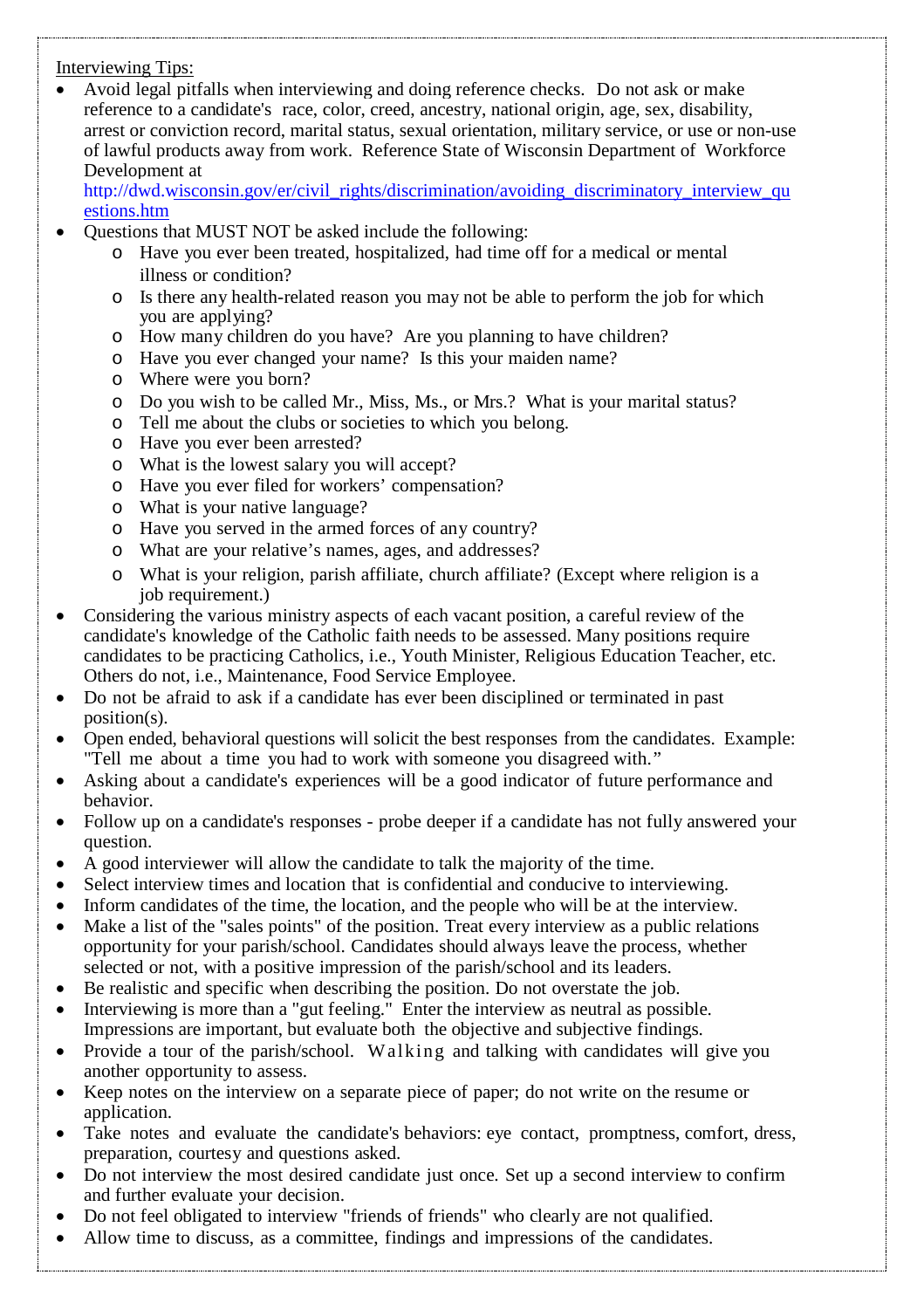Once all interviewing is completed, a final review of candidates is made by the Search Committee or hiring official. Narrowing down the candidates to select the best possible person involves a careful review of all the objective facts: education, work history, communication style, skills, knowledge, references, compensation, work schedule, etc. It is important to be objective and stay focused on the position description. If you have more than one final candidate, check references on both. It may help the decision-making process.

Members of the Search Committee should discuss feedback from the interviews and collaborate on findings. Any "red flags" surfaced in the interviews should be discussed and evaluated.

#### **Step 5** – Verification

All potential new hires must have their prior employment, education, and credentials verified. Just because someone has worked in a Catholic parish/school does not guarantee that his or her employment relationship was positive. Resume fraud and misrepresentation on employment applications is common. While the majority of candidates will present you with accurate information, always take the time to verify information prior to any employment offer. These steps will also serve as claims against negligent hiring.

- **Reference check** Due to confidentiality, it is recommended that one person conduct the reference check, preferably the supervisor. An applicant gives authorization when an application is completed. Typical past employer reference questions are:
	- o Verify title and employment dates.
	- o How was the person's attendance?
	- o Ask if the person was a team player.
	- o Gather comments on strengths and weaknesses.
	- o Why did this person leave the position/organization?
	- o Would this person be rehired if they had an opening?

If a reference changes your impression on a candidate, it is best to let the candidate know that you are pursuing another candidate. Do not disclose reference information to candidates.

- **Certifications**  Confirm through the certifying body, i.e., HVAC, PHR, etc.
- **Principal and Teacher** Verify licenses with Department of Public Instruction (DPI) and educational credentials by obtaining original transcripts from colleges and universities.
- **State and Federal Background Checks** must be performed on all parish and school employees before they begin working. Information on criminal background checks can be found [https://www.archmil.org/ArchMil/Resources/Safeguarding\\_BackgroundChecks.pdf](https://www.archmil.org/ArchMil/Resources/Safeguarding_BackgroundChecks.pdf)
- **Safe Environment Training Prior to Starting Work**
- **Credit Check** In 2012, the Archdiocesan Council of Priests adopted a resolution that all priests or parish directors, trustees and all parish employees who handle funds or perform bookkeeping or financial reporting functions must submit a credit report for review. Candidates/Employees provide credit reports to the Pastor/Administrator/Parish Director for review. Once the credit report review has been completed, the report is to be returned to the individual or destroyed; credit reports (or any copies of same) are not to be retained. Reminder of this was in the June 26, 2018 Chancery Newsletter.
- **Driver's License & Driving Record Check** verify if the position requires driving on behalf of the parish/school or if the person will be driving parish/school owned vehicles.
- **Google candidates** information may solidify impression as a strong candidate. Be aware of information that cannot legally to be taken into consideration.

Perform verifications **prior** to the employment offer. It is much easier to dismiss a candidate for falsification of information than to have to terminate them after they have been hired.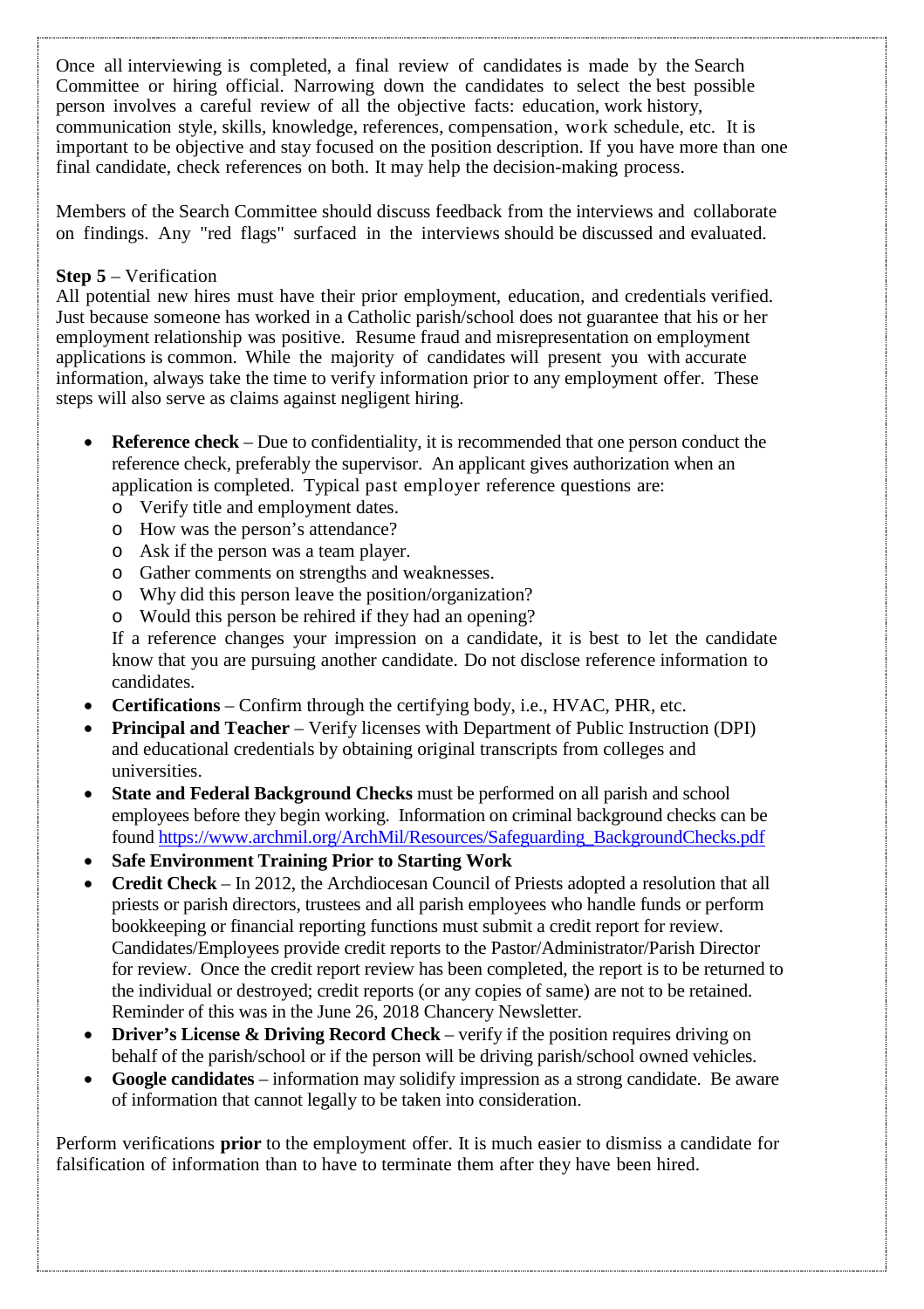#### **Step 6** – Offer & Offer Acceptance

The employment offer should come directly from the pastor/parish director or principal or other parish leadership employee who will be responsible for managing the new employee. The verbal offer made should include starting wage, start date, orientation details, work schedule and a review of benefits and contract specifics, if applicable.

If a candidate would like time to think about the offer, it is best to set a limit for his/her decision so as to not delay other candidates. Forty-eight hours is a fair amount of time for a candidate's response.

Follow up the verbal offer with a written letter. A sample may be found in the appendix. Note: Do not sign the contract until it is returned with the candidate /employee's signature.

Archdiocesan approved contracts **must** be used for the positions of principal and teacher. Contract forms for principals and teachers are available online as Adobe Acrobat PDF files. You must login to the archdiocese website to access them. Type in "Contract Teacher" or "Contract Principal" to access with ease.

It is recommended that prior to the employee's first day, or on the first day of employment, the new employee meet with the appropriate person to complete new hire paper work. Payroll forms, W-4, I-9 form, insurance enrollments, or any other personnel forms that are required.

**Step 7** – Record Keeping and Wrap Up for Those who Applied & Interviewed Keep a file of all candidates who apply. Retain completed applications, resumes, and interview questions and notes for at least one year after the position is filled. These are confidential legal records and must be secured in a confidential location.

Send a response letter to all candidates who are not selected. A sample letter is included in the appendix.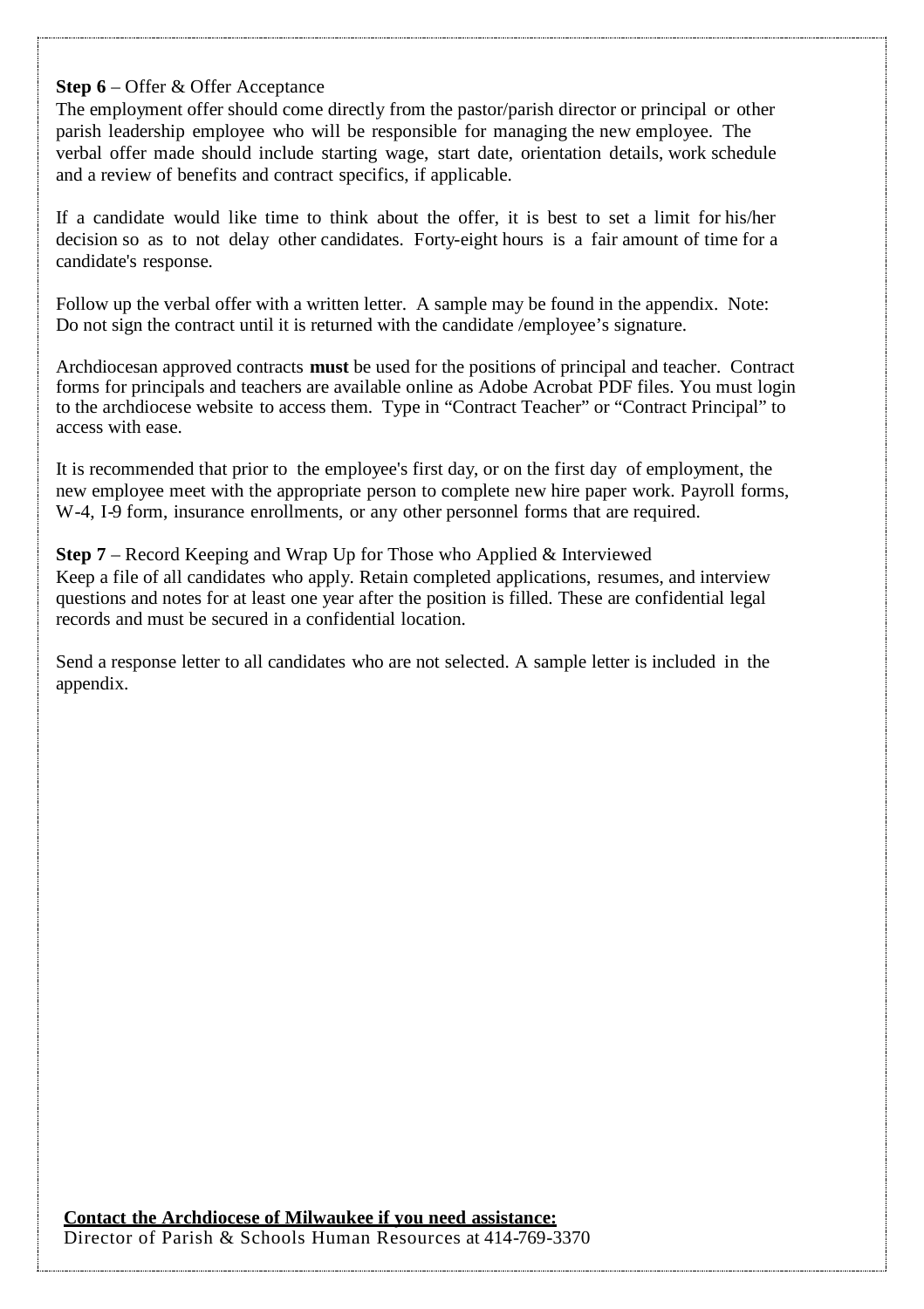#### **Sample of General Interview Questions**

- o Why are you interested in our position vacancy?
- o The days and hours of the position are XXXXXXXX. Can you work these hours?
- o Give an overview of your employment history and educational preparation.
- o Explain gaps in your employment on your application.
- o What has your attendance record been like in past positions?
- o Why have you selected this specific career?
- o What is most important to you in a new position?
- o How would your bosses and co-workers describe you?
- o Describe your view of working for the Catholic Church?
- o In what ways do you think you can add value to our parish / school?
- o What accomplishments are you most proud of?
- o If you sat down at your desk and found 1,000 emails in your inbox, but you could answer only 300 of them, how would you choose?
- o How do you motivate yourself? How is it that you motivate others?
- o What is more important, completing a job on-time or doing it right?
- o Describe a work-related situation where you truly demonstrated collaboration and cooperation skills.
- o Describe project or task that you did in a prior job that was rewarding and why.
- o Give an example of a time you had a conflict with a co-worker or supervisor and describe how that conflict was resolved.
- o Describe the characteristics you want in a manager/supervisor.
- o How is it that you are a positive role model?
- o What specific skills do you have that will be of benefit to this position?
- o Define your communication style.
- o What are some things in the work place that you have little tolerance?
- o Have you ever been disciplined or terminated from a position? If so, explain.
- o Tell me about a time that you did not complete an assignment or task and why.
- o Why are you looking to leave your present position?
- o What are your goals for the future?
- o May we contact your listed references?
- o What is your salary expectation? What is your current salary?
- o Why should we consider you for this position?
- o What questions do you have for me?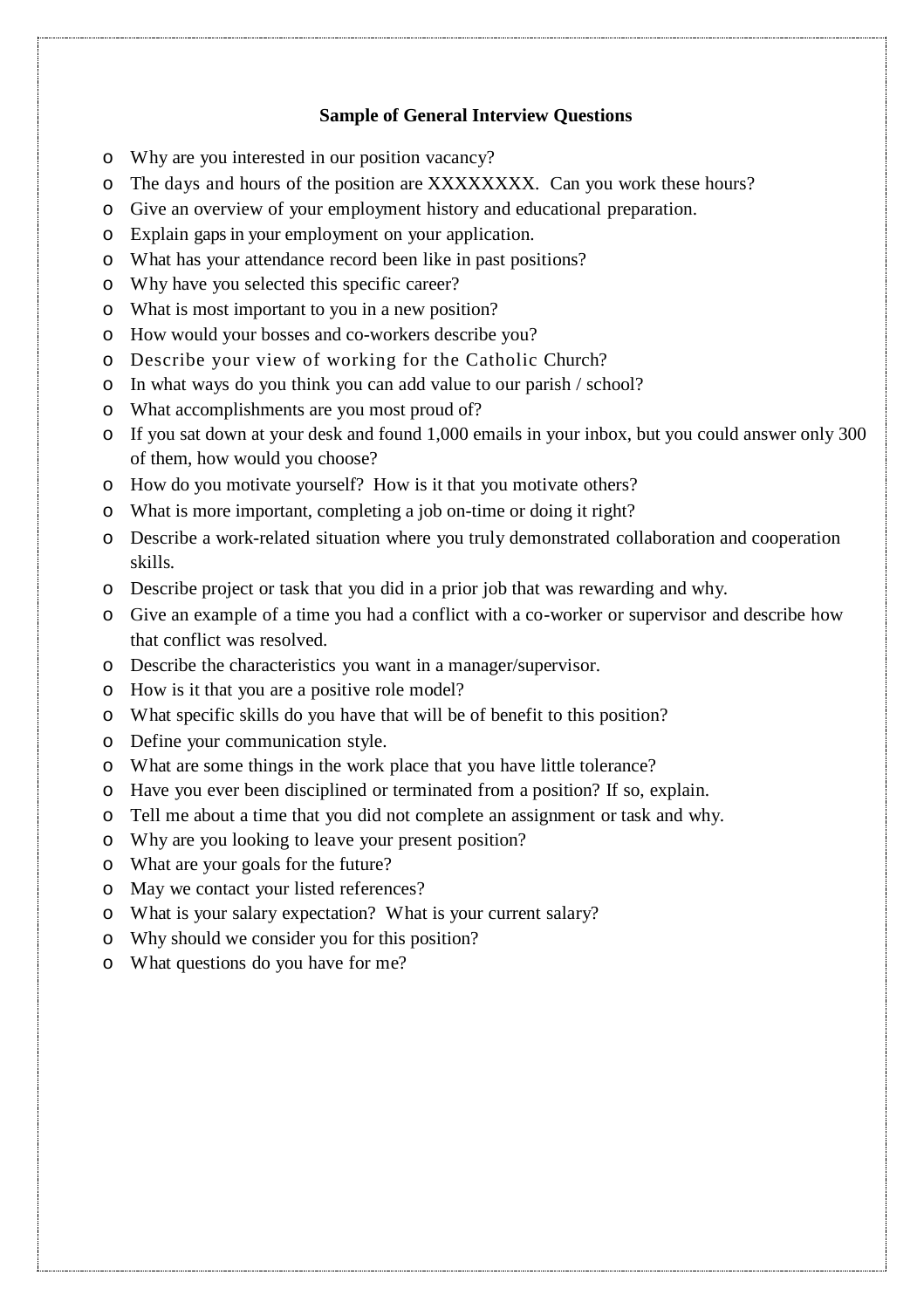## **Sample Questions for Principals**

- o What role does your faith play in your leadership?
- o What are the most important characteristics of an effective Catholic school?
- o What would be your first priority in this position?
- o How do you attract and retain high quality teachers and staff?
- o What do you see as the first step initiating a successful change?
- o Give us an example of a time when you had to balance multiple responsibilities at once. What did you do to keep organized? How did you prioritize your tasks?
- o Describe the most stressful work situation you have faced. Why was it stressful & your reaction?
- o Describe your system of planning and organizing your work. Give an example of how this system helped you do your job.
- o Tell us about a major project that you planned and executed. How did you organize and schedule tasks? Tell us about your action plan.
- o Tell us about a time when you came up with a creative/innovative solution to a challenge you were facing. What was it? How did you come up with the solution?
- o Give examples of strategies you have for dealing with conflict.
- o How do you resolve parental complaints when you know a teacher is in error?
- o Tell us about the most difficult challenge you faced in dealing with opposing factions within a school.
- o Tell us about a situation when you did not respond appropriately. In retrospect, how would you change your response?
- o How do you ensure that you make fair decisions?
- o On what basis do you judge your effectiveness as a principal?
- o What is your philosophy of student discipline?
- o Share your method of dealing with a student who is continually disruptive in class.
- o What strategies do you use for handling difficult or irate parents?
- o What communication strategies work best for you in keeping the total staff/parish/community informed about the school?
- o What are the key messages that a principal should communicate about the school as a learning community?
- o Describe one of the most difficult communication situations you have encountered to date. How did you handle it and what was the outcome?
- o How do you promote positive relations within the school/parish community?
- o How do you create a culture of academic excellence and high expectations for students and staff?
- o Give an example of something you did to help build enthusiasm in your school. With your staff.
- o What do you consider as best practices for improving student learning?
- o Describe an effective classroom and describe your role in this area.
- o Why are you interested in this position?
- o Why did you leave your last position?
- o May we contact your past employer? Is there anyone who should not be contacted?
- What questions do you have for us?

The Gallup Organization identified the following themes for successful Principals: loyalty, faith, action oriented, empathetic, sense of responsibility, and interaction with others in a way that is mutually satisfying.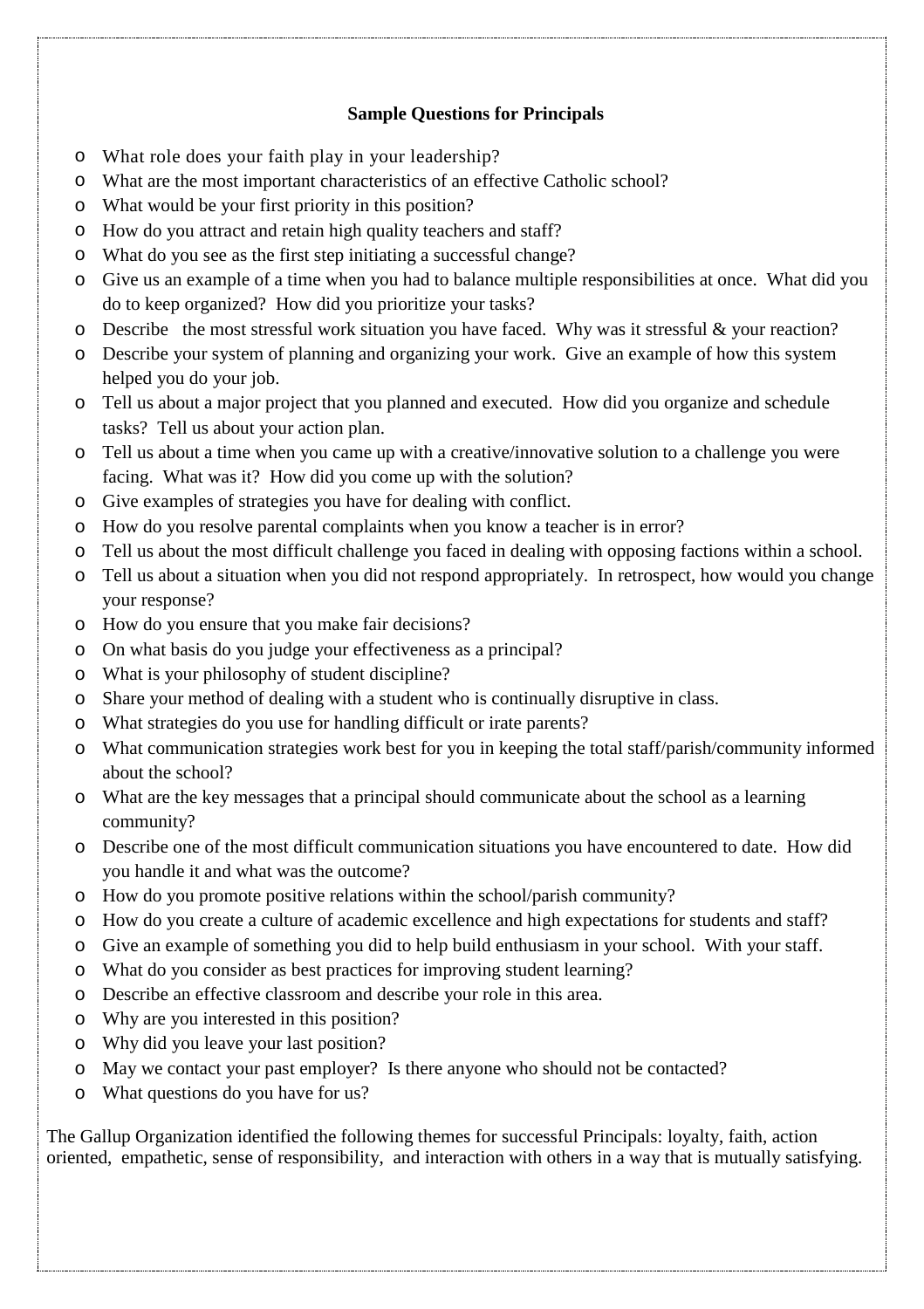## **Sample Questions for Teachers**

- o How did you find out about our open position?
- o Why did you select the teaching profession as a career?
- o Why are you looking to leave your current position?
- o What qualifications/strengths make you a positive influence in the classroom?
- o Please give me a brief history of your education and work experience?
- o What Wisconsin license/certification do you hold?
- o Briefly describe your philosophy of Catholic education.
- o What significant contributions did you bring to your school and students the past month?
- o Give me an example of a conflict that you had with a parent and how it was resolved.
- o Give me an example of a cooperative project with peers and describe the outcome.
- o How do you communicate with parents to gain understanding and support?
- o How do you gain control and respect in the classroom?
- o What are your priorities when you enter the classroom daily?
- o Why have you chosen to teach in the Catholic schools? How are you an example of the teachings of the Catholic faith?
- o How do you reflect and maintain Gospel values in your classroom?
- o When did you have a difference of opinion/style with your principal and how did you resolved this.
- o What is your philosophy for disciplining and give an example?
- o What is your experience with curriculum development and planning?
- o What is the last error or mistake you made on the job?
- o What is the last in-service or class you attended that excited you?
- o Give me a brief overview of what a typical day would be like in your classroom. What would I see when I enter your classroom? Describe it to me.
- o How do you involve parents in your classroom?
- o How do you involve students in decision-making?
- o What are your long-range career plans? How do you expect to meet these goals?
- o What committees, projects or special events have you planned or coordinated in the last three years?
- o Tell me about an experience that demonstrates your leadership abilities.
- o Describe for me the type of principal with whom you would like to work.
- o What characteristics of team members do you not tolerate well?
- o What gives you the most satisfaction in your work?
- o What disappointments or frustrations have you experienced in your career?
- o Have you ever been disciplined/terminated from a position? If yes, please explain.
- o In your past performance evaluations, tell me two areas that were exceptional and two areas that needed improvement.
- o Why do you feel that you would be an added value to our staff and school?
- o When are you available to begin employment?
- o What questions do you have for me?
- o Are you interested in pursuing this position as presented?

The Gallup Organization identified the following themes for successful dedication, achiever, relator, developer, empathetic; build rapport, stimulator, faith, concept, and responsibility.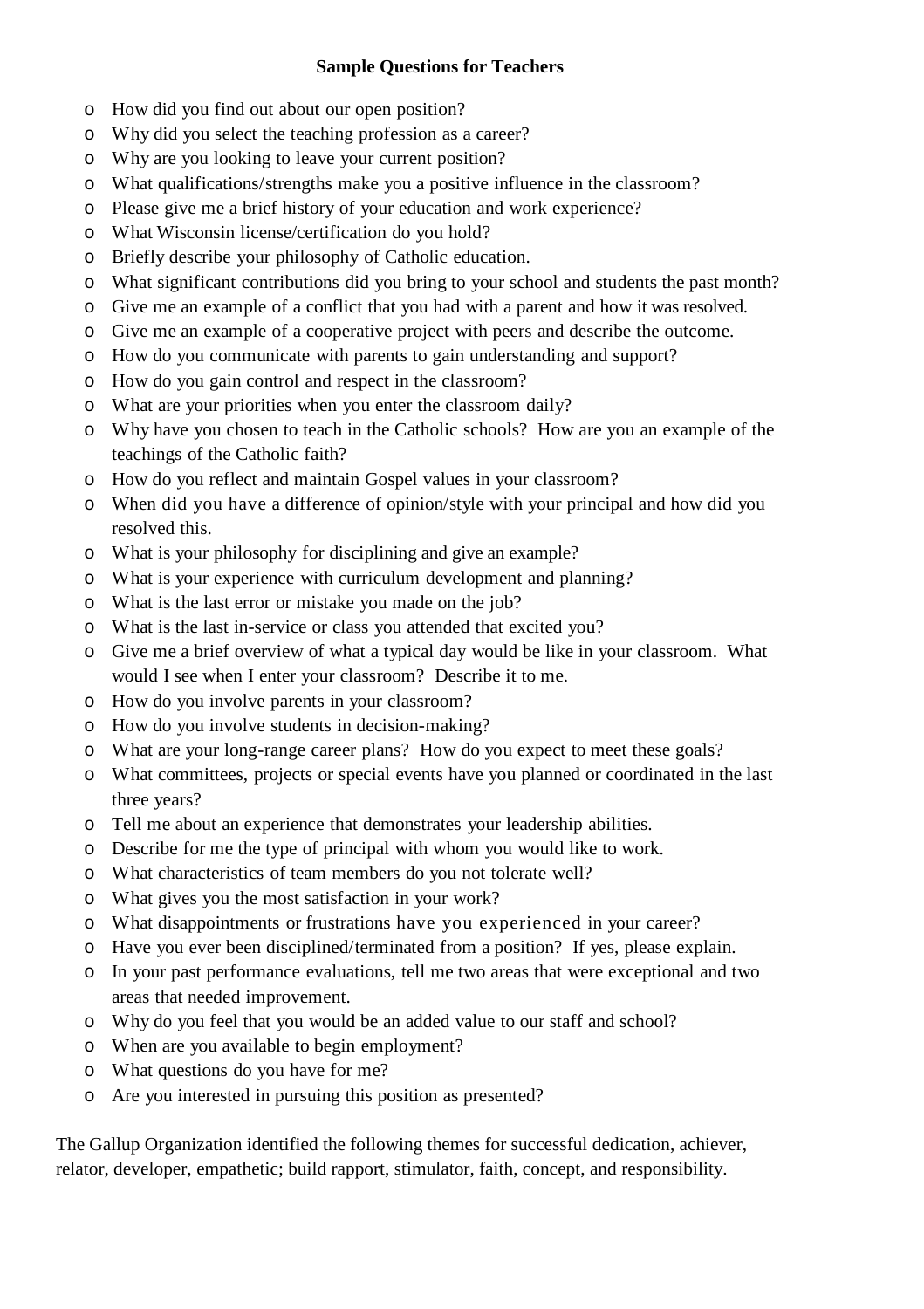## **Sample Questions for Director of Administration**

- 1. In the area of financial responsibilities can you talk about your:
	- a. Knowledge of:
		- i. Accounting and record keeping principles and practices.
		- ii. Cash flow management.
		- iii. Budgetary principles and if familiar, Archdiocesan preferences.
	- b. Steps necessary to maintain accurate collection and deposit records.
	- c. Experience in fund raising and long range planning techniques.
	- d. Name three internal controls.
- 2. In the area of administrative responsibilities:
	- a. Human Resources:
		- i. Describe your supervisory experience in positions you have held.
		- ii. Describe the process you follow when having to fill an open position and legal requirements when hiring.
		- iii. What are the good characteristics of personnel policies and procedures?
	- b. Talk about the role of Canon law in the area of documentation.
	- c. Describe the work you have done with computer operations & security and parish office equipment.
- 3. In the area of Facilities Management Requirements talk about your:
	- a. Ability to supervise maintenance staff and basic knowledge of parish physical plant equipment.
	- b. Knowledge of work contracts and purchasing guidelines.
	- c. Skill in developing a facilities use schedule and the ability to communicate the same to parish organizations and staff.
- 4. In the area of parish ministry responsibilities:
	- a. How do you see the position of the DAS in relation to the mission statement? Give two examples.
	- b. How do you project a faith-filled presence?
	- c. Describe and give an example of how you work with a small group of volunteers.
- 5. In the area of personal interactions (soft skills):
	- a. Describe one of the most difficult communication situations you have encountered to date. How did you handle it and what was the outcome?
	- b. Give an example of how you promoted positive relations within the school and/or parish community?
	- c. Describe a work-related situation where you truly demonstrated collaboration and cooperation skills.
	- d. Describe a work-related situation where it was strained, how you and the other person worked together.
	- e. Describe your relationship with your employees and co-workers in your former position.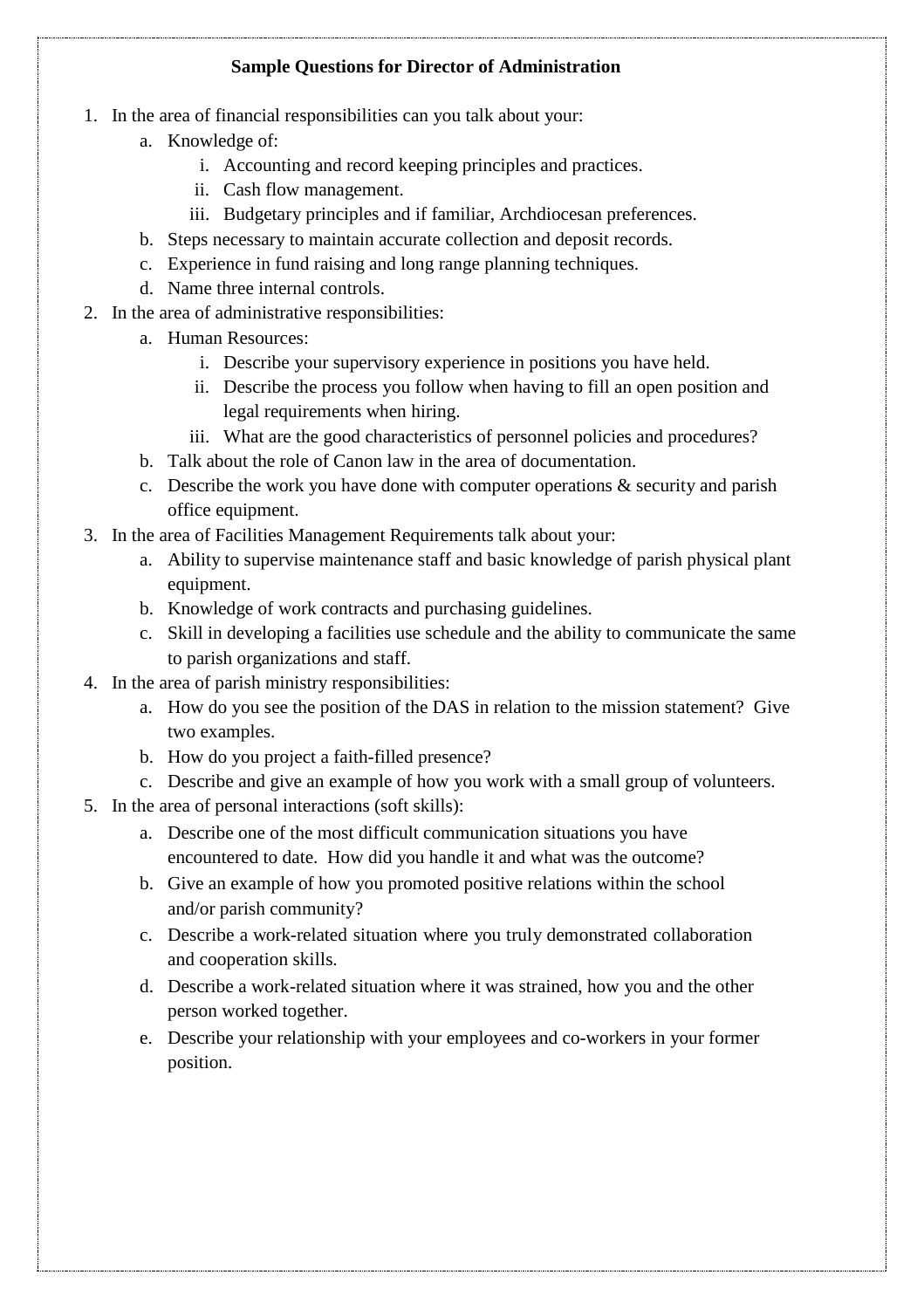# **Sample Questions for Direct Service Ministry Positions**

- 1. Can you talk about your experience in preparing for individuals for sacraments in Baptism, Eucharist, Reconciliation, and Confirmation.
- 2. Describe the steps you took in other positions to prepare individuals for marriage.
- 3. Explain your view of current Church teaching and issues related to .
- 4. What are the steps necessary to maintain accurate sacramental records?
- 5. How do you meet individuals and families in their individual faith life?
- 6. How do you see the position in relation to the mission statement? Give two examples.
- 7. How do you personally project a faith-filled presence?
- 8. Describe and give an example of how you work with a group of volunteers.
- 9. St. Augustine said, "He who sings prays twice." Please respond.
- 10. Where do you think music should take parishioners on Saturday and Sunday?
- 11. How do you engage parishioners with your particular ministry?
- 12. How do you balance parishioners "want" for tradition and contemporary in relation to music?
- 13. Describe your experience with (equipment, e.g., organ, a.v. equipment).
- 14. How far in advance do you prepare for the Season of Advent?
- 15. How do you tie the Saturday/Sunday weekend messages to student life?
- 16. How do you adjust your ministry and message to different audiences?
- 17. How do you explain to volunteers that that all people matter?
- 18. Explain how you would eliminate barriers so that all are welcome in your ministry.
- 19. Explain how you would get the entire community engaged in hospitality.
- 20. How do you lead by example? How do you personally help people feel welcomed?
- 21. How do you inspire others in your ministry?
- 22. Give us an image of your passion in the areas of ministry.
- 23. How do you weave prayer in your work?
- 24. Share/Explain how you see yourself supporting parish leadership.
- 25. How would you present your idea to improve a ministry that you interface with?
- 26. Name two specific things you and your team would do to improve the Saturday/Sunday worship celebration. How would you get by in from parish leadership?
- 27. How have you set employee up for success.
- 28. What suggestions do you have to recruit employee and/or volunteers with the right skill set?
- 29. Explain your philosophy when supervising others. Give 3 examples.
- 30. How you draw out employee strengths?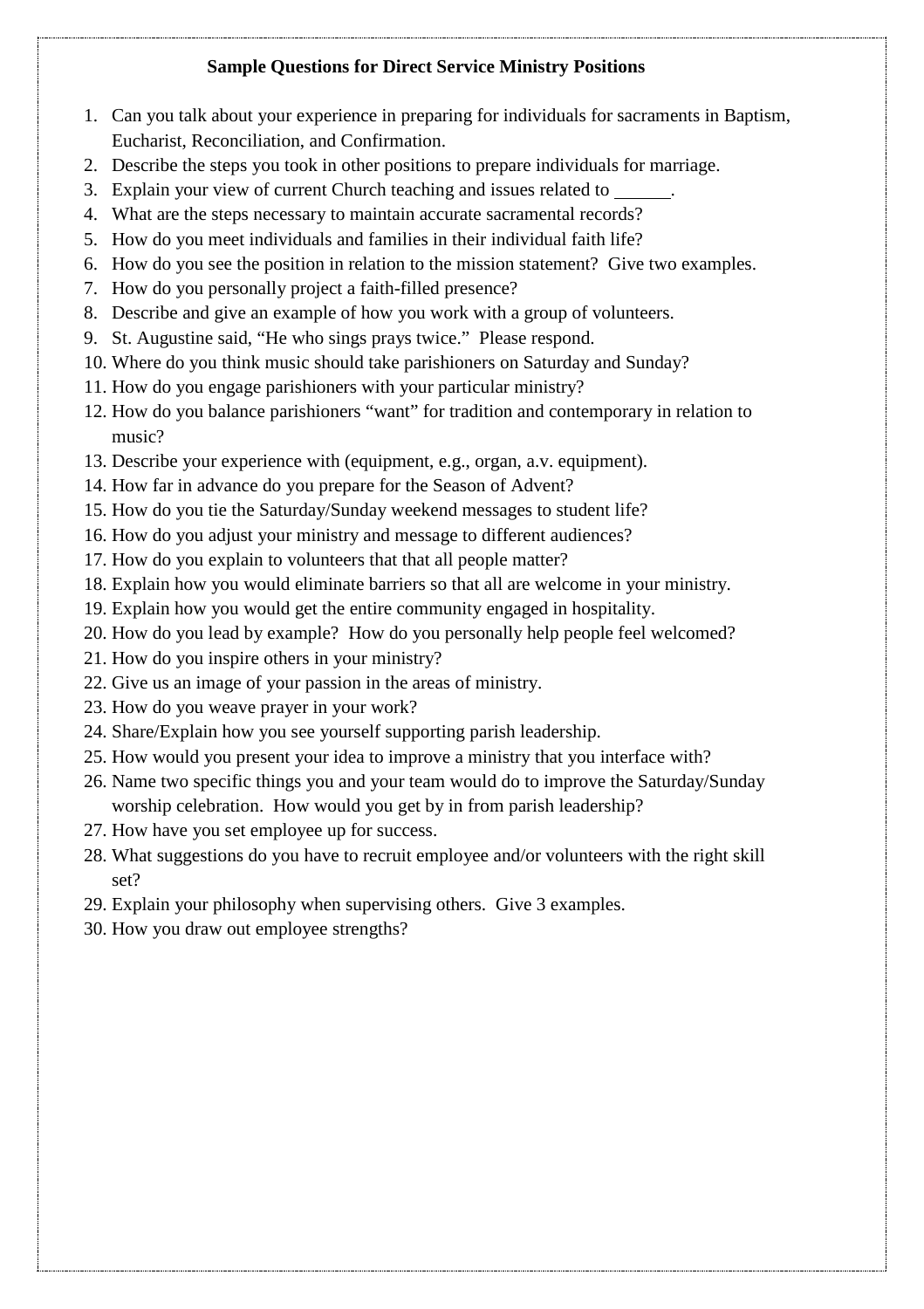31. Sample of Letter for Contract Employee

Nancy New Hire 333 Main Street Parish, USA

Hello Nancy,

This letter is being sent to you to confirm the verbal offer of employment for the position of Principal of St. Parish School. I am looking forward to you joining the team and contributing to our mission. The specifics of the position include:

- Position is XX
- Biweekly salary of \$XXXXX.00, which will be paid to you on the first and fifteenth of each month you are contracted to work.
- You are contracted for the period beginning July 1, 2005 through June 30,
- 2006. Specific contract dates of employment, time off and contract renewal information are all included in the enclosed contract for your review.
- You are eligible to receive the benefits defined in the enclosed employee handbook.

Please review the enclosed contract and employee handbook and contact me with questions. Please sign, date and return you contract to me by July 1, 2018.

On your first day of work, please report to my office at 8:30 AM. Sincerely,

Rev. Peter Paul, Pastor St. Parish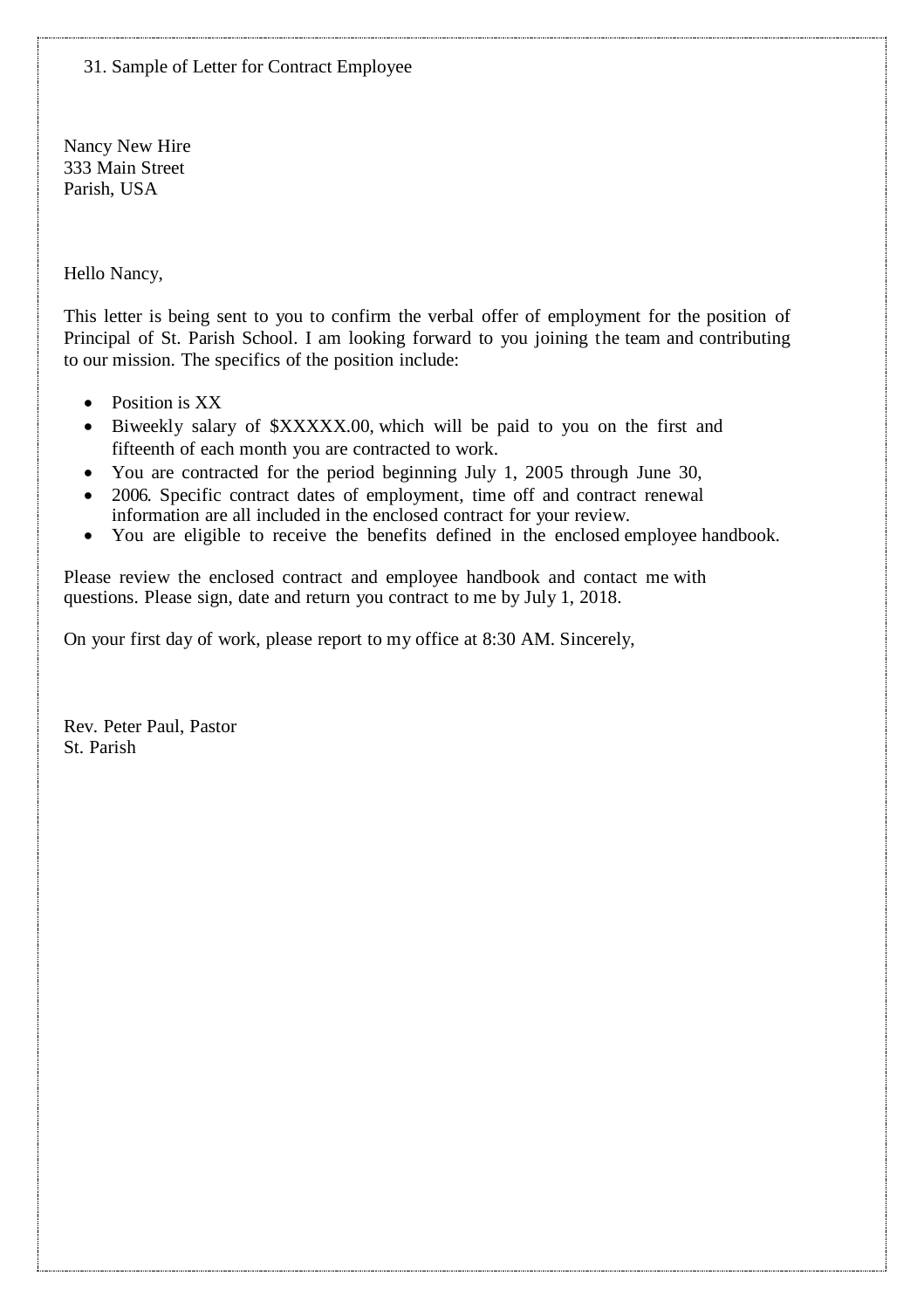Nancy New Hire 333 Main Street Parish, USA

Hello Nancy,

Welcome to (name of parish/school). We look forward to you joining our staff as (title of position) as of (month, date, year). The following will confirm your employment status:

Position: Position Status: (full-time, part-time, # hours per week) Office/Department; Employer: Rate of pay: Benefits: Start Date:

Again, welcome and thank you for joining the staff of (name of parish/school). If you have any further questions, please contact me at (phone number and email of letter writer).

We look forward to seeing you on (start date).

Sincerely,

Person making offer Title Name of Parish/School

pc: personnel file